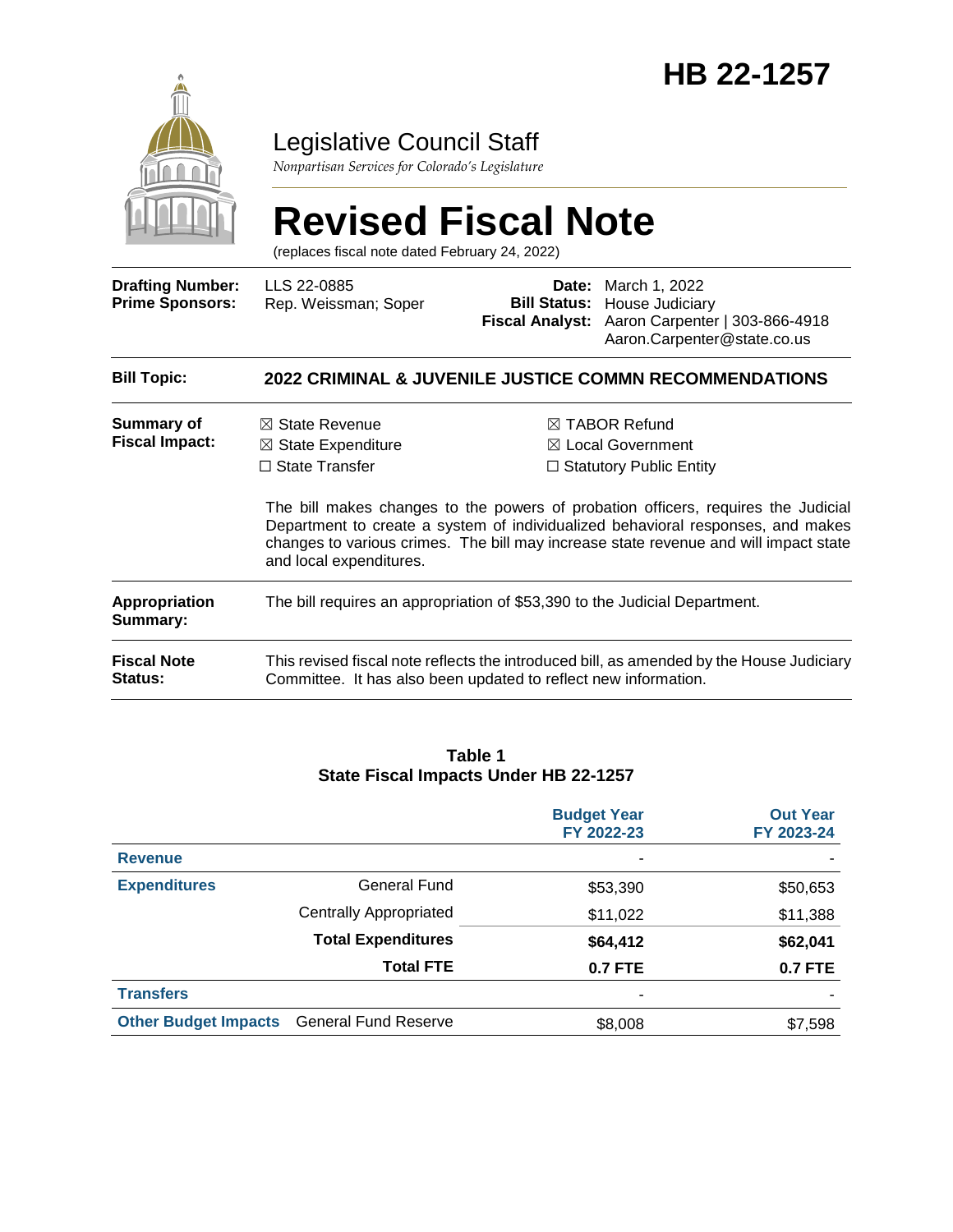Page 2

## Page 2<br>March 1, 2022 **HB 22-1257**

#### **Summary of Legislation**

The bill makes certain modifications to sentencing reform provisions enacted through Senate Bill 21-271, which take effect March 1, 2022, primarily regarding previous felony offenders who are not permitted to possess a weapon. In addition, the bill modifies probation officer arrest authority, requires the probation division to use a system of individualized behavioral responses, and creates and modifies certain crimes, as detailed below.

**Probation officers.** Under current law, a probation officer may arrest a probationer when the officer has probable cause to believe that the probationer has committed a crime or when a probationer tests positive for a controlled substance. The bill removes these provisions. In addition, the bill requires a probation officer to issue a summons, instead of a warrant, when petitioning for revocation of probation unless it is believed the probationer would not appear, would interfere with the criminal justice process, or pose substantial risk or serious harm to others. The bill requires certain information to be included in a complaint alleging a violation of probation. When a probationer tests positive for a controlled substance, the bill requires the use of individualized behavioral responses. Finally, the bill establishes the purpose of probation.

**Individualized behavioral response.** The bill requires the State Court Administrator to develop a system of structured and individualized behavioral responses to guide probation officers in determining how best to motivate positive behavior change and the appropriate response to a violation. The bill outlines what needs to be included in the responses and requires the Probation Division to use the system or develop and use an equivalent and locally developed system. Finally, the Department of Corrections (DOC), the Judicial Department, and the Department of Public Safety must collaborate to develop and implement a range of structured and individualized behavioral responses for offenders under their jurisdiction.

**Use of DOC facilities for parolee sanctions.** Under current law, when a parolee has a technical violation of parole, a brief period of confinement in a county jail may be imposed as a sanction. The bill removes "county jail," allowing the confinement to also be served in a DOC facility.

**Intentionally practicing a regulated profession.** The bill makes it a class 6 felony to intentionally practice the following professions without a license: architect, anesthesiologist assistant, audiologist, dentist, doctor, engineer, direct entry midwife, nurse, nursing home administrator, pharmacist, pharmacist technician, physician assistant, optometrist, or respiratory therapist.

**Public benefit theft.** When determining a public benefit theft offense level, the value is the difference between the value of the public benefit received and the value of the public benefit for which the recipient was eligible.

**Possession of weapons by previous offender.** Until March 1, 2022, an individual who is convicted of a felony cannot possess a firearm. Starting March 1, 2022, individuals convicted of felonies subject to the Victim Rights Act cannot possess a firearm. The bill adds back additional felony offenses to the convictions that prohibit a person from possessing a firearm. In addition, the bill allows these felony offenders to petition the court to possess a firearm after their sentence is completed if the offender has good cause for carrying the firearm.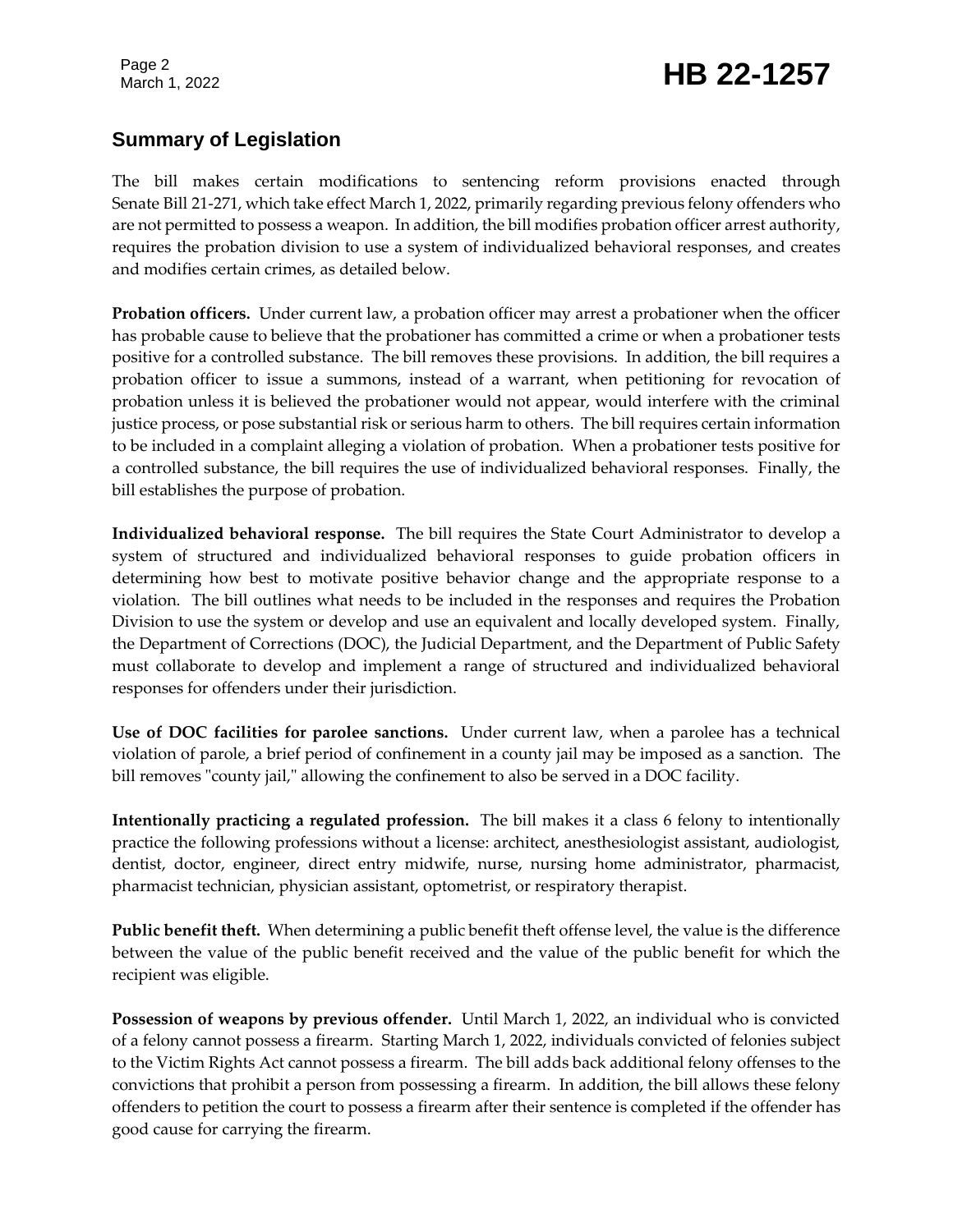#### **Comparable Crime Analysis and Assumptions**

Legislative Council Staff is required to include certain information in the fiscal note for any bill that creates a new crime, changes the classification of an existing crime, or creates a new factual basis for an existing crime. The following sections outline data on crimes that are comparable to the offense in this bill and discuss assumptions on future rates of criminal convictions resulting from the bill.

- **Intentionally practicing a regulated occupation without a license.** This bill creates the new crime of intentionally practicing a regulated occupation without a license, a class 6 felony. To form an estimate on the prevalence of this new crime, the fiscal note analyzed the existing offense of unauthorized practice of a regulated profession as a comparable crime. From FY 2018-19 to FY 2020-21, 4 individuals have been convicted and sentenced for this offense. Of the persons convicted, 1 was male and 3 were female. Demographically, 2 were White and 2 were Asian. The fiscal note assumes that professionals will comply with the law, and that any increase in sentencing will be minimal.
- **Public benefit theft.** This bill creates a new factual basis for the existing offense of theft by subtracting the value of the public benefit stolen by the amount the individual was eligible to receive. To form an estimate on the prevalence of this new crime, the fiscal note analyzed the existing offense of fraudulent acts to obtain food stamps or an electronic benefits transfer card as a comparable crime. From FY 2018-19 to FY 2020-21, 23 individuals have been convicted and sentenced for this offense. Of the persons convicted, 4 were male, 18 were female, and 1 did not have a gender identified. Demographically, 18 were White, 1 was Black/African American, and 4 were classified as "Other." The subtraction of the benefit a person was eligible for when convicted for public benefits theft may reduce sentences; however, due to the low instances of the comparable crime, the fiscal note assumes that any impact will be minimal.
- **Possession of a firearm by a previous offender.** This bill creates a new factual basis for the existing offense of possession of a firearm by a previous offender by increasing the number of crimes that make a person ineligible to possess a firearm after March 1, 2022. Because this modification is expected to occur within days from the effective date of these Senate Bill 21-271 provisions, the fiscal note assumes any impact will be minimal. For informational purposes, from FY 2018-19 to FY 2020-21, 2,105 individuals have been convicted and sentenced for this offense. Of the persons convicted, 1,968 were male, 135 were female, and 2 did not have a gender identified. Demographically, 1,508 were White, 433 were Black/African American, 131 were Hispanic, 13 were Asian, 8 were American Indian, 11 were classified as "Other," and 1 did not have a race identified.

Visit [leg.colorado.gov/fiscalnotes](http://leg.colorado.gov/fiscalnotes/) for more information about criminal justice costs in fiscal notes.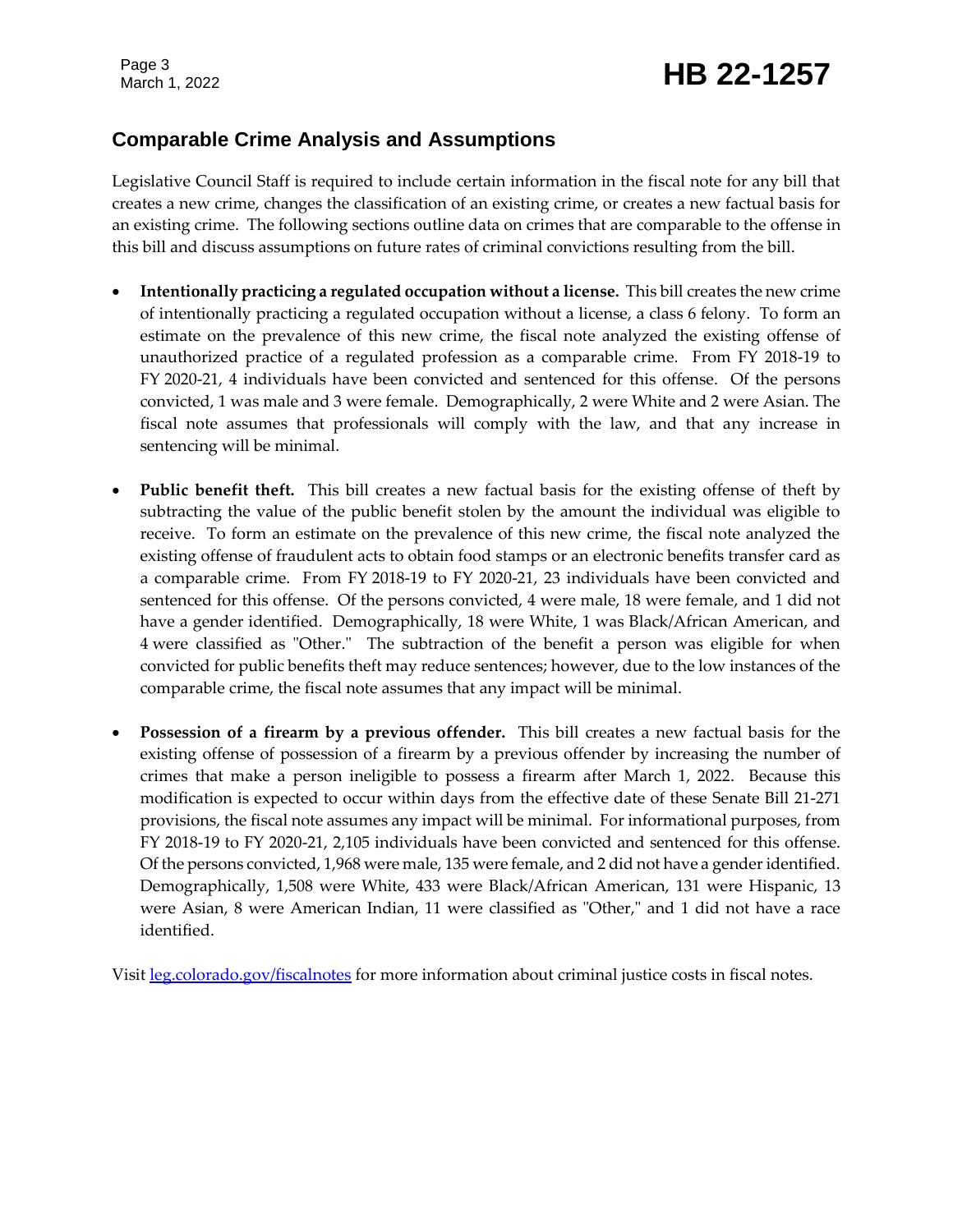Page 4

#### **State Revenue**

In future fiscal years, the bill may minimally increase revenue to the trial courts from filing fees from individuals petitioning the court to be eligible to possess firearms. This revenue is subject to TABOR.

#### **State Expenditures**

The bill increases state expenditures in the Probation Division of the Judicial Department by \$64,412 in FY 2022-23 and \$62,041 in FY 2023-24 from the General Fund. Workload will also increase for the trial courts and the State Court Administrator Office. Expenditures are shown in Table 2 and detailed below.

|                                                 | FY 2022-23 | FY 2023-24 |  |  |
|-------------------------------------------------|------------|------------|--|--|
| <b>Probation Division (Judicial Department)</b> |            |            |  |  |
| <b>Personal Services</b>                        | \$44,715   | \$48,778   |  |  |
| <b>Operating Expenses</b>                       | \$1,475    | \$1,475    |  |  |
| <b>Capital Outlay Costs</b>                     | \$7,200    | \$400      |  |  |
| Centrally Appropriated Costs <sup>1</sup>       | \$11,022   | \$11,388   |  |  |
| <b>Total Cost</b>                               | \$64,412   | \$62,041   |  |  |
| <b>Total FTE</b>                                | $0.7$ FTE  | 0.7 FTE    |  |  |

#### **Table 2 Expenditures Under HB 22-1257**

<sup>1</sup> *Centrally appropriated costs are not included in the bill's appropriation.*

**Probation.** Starting in FY 2022-23, the Probation Division will require 0.7 FTE to supervise additional offenders sentenced to probation. Based on the division's data, the fiscal note assumes that, by returning additional offenses to the statute concerning possession of a firearm by a previous offender, 29 more individuals will be sentenced to probation then under current law. This will require 0.5 FTE probation officer plus 0.1 FTE supervisor and 0.1 FTE support staff. Costs reflect the General Fund pay date shift.

**Trial courts.** The bill will increase workload to the trial courts in two ways. First, court workload may increase if there are additional or longer trials and sentences for crimes created or modified by the bill, and may decrease if there are shorter trials due to the bill's modification to public benefit theft amounts. In addition, in future fiscal years, workload to the trial courts will increase to hear petitions to allow individuals to possess a firearm if they were adjudicated to a felony that would not allow them to possess a firearm. Assuming each case takes 30 minutes, this workload can be absorbed within current appropriations.

**State Court Administrator.** The State Court Administrator has already developed a system of structured and individualized behavioral responses as required by the bill. Workload will minimally increase for the office to train probation officers on the system.